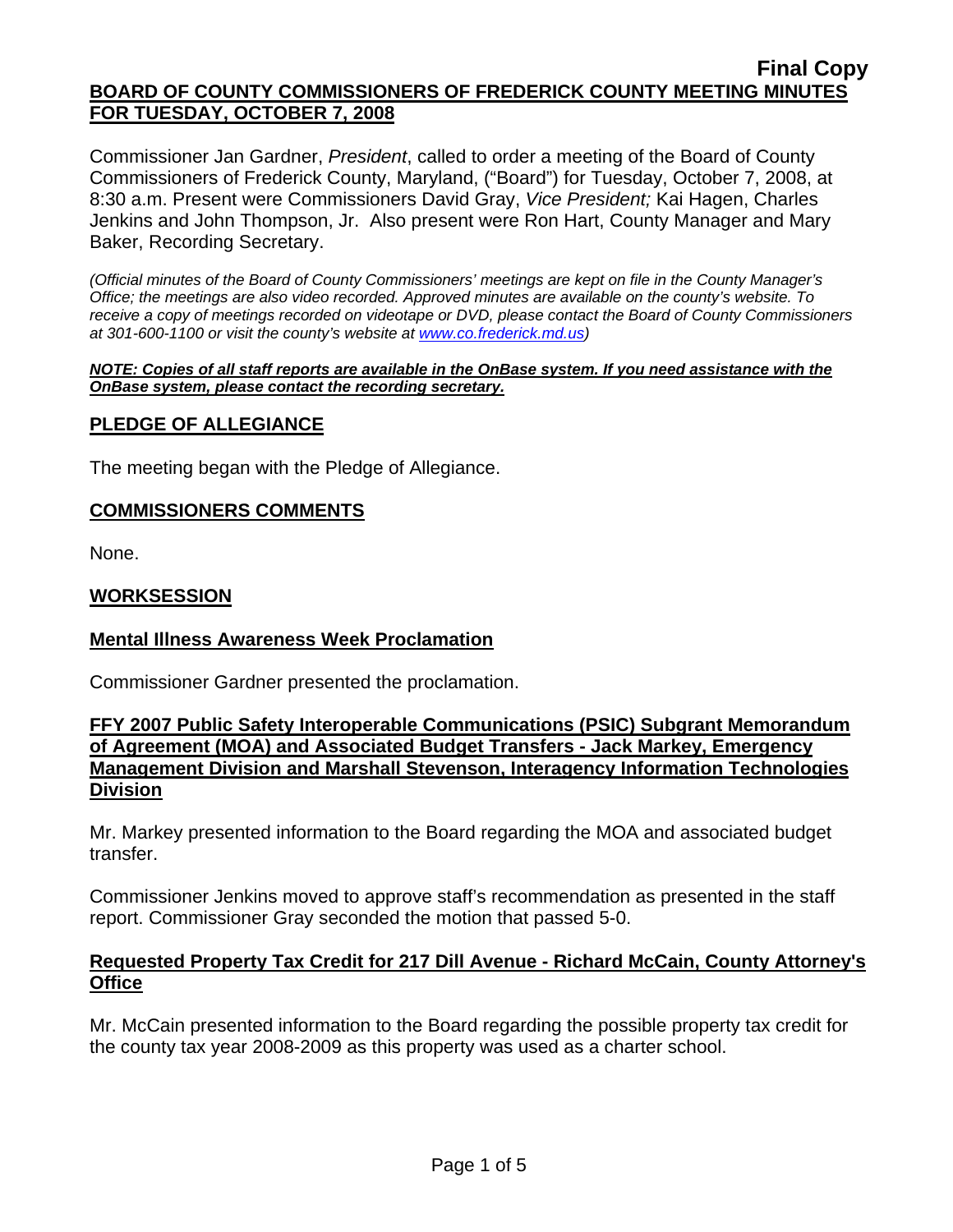Public comment was taken from:

- **George Littrell**
- Kim Standam

Commissioner Hagen moved to proceed to public hearing. This motion failed due to lack of a second.

Commissioner Gardner moved to review the agreements and bring this item back in two weeks. This motion was withdrawn.

Commissioner Gray moved to dismiss this item and request it not be brought back before this Board on any future agenda unless placed with unanimous consent by the Board. Commissioner Thompson seconded the motion that passed 3-2 with Commissioners Gardner and Hagen opposed.

# **Annual Report from the Energy Conservation Committee – Doug Pearre, Management Services Division**

Mr. Pearre and Wayne Roach, Management Services Division, presented information to the Board regarding steps being taken to conserve energy such as the installment of energy efficient doors and windows, replacement of the HVAC system and the purchase of hybrid and flex fuel vehicles.

The Board took no action.

## **CLOSED SESSION**

Commissioner Gray moved to proceed to closed session in accordance with Maryland Annotated Code State Government Article § 10-508(a)(1) To discuss: (i) The appointment, employment, assignment, promotion, discipline, demotion, compensation, removal, resignation, or performance evaluation of appointees, employees, or officials over whom it has jurisdiction; or (ii) Any other personnel matter that affects one or more specific individuals. Commissioner Hagen seconded the motion that passed 5-0.

## **COMMISSIONERS COMMENTS**

None.

# **PUBLIC COMMENTS**

None.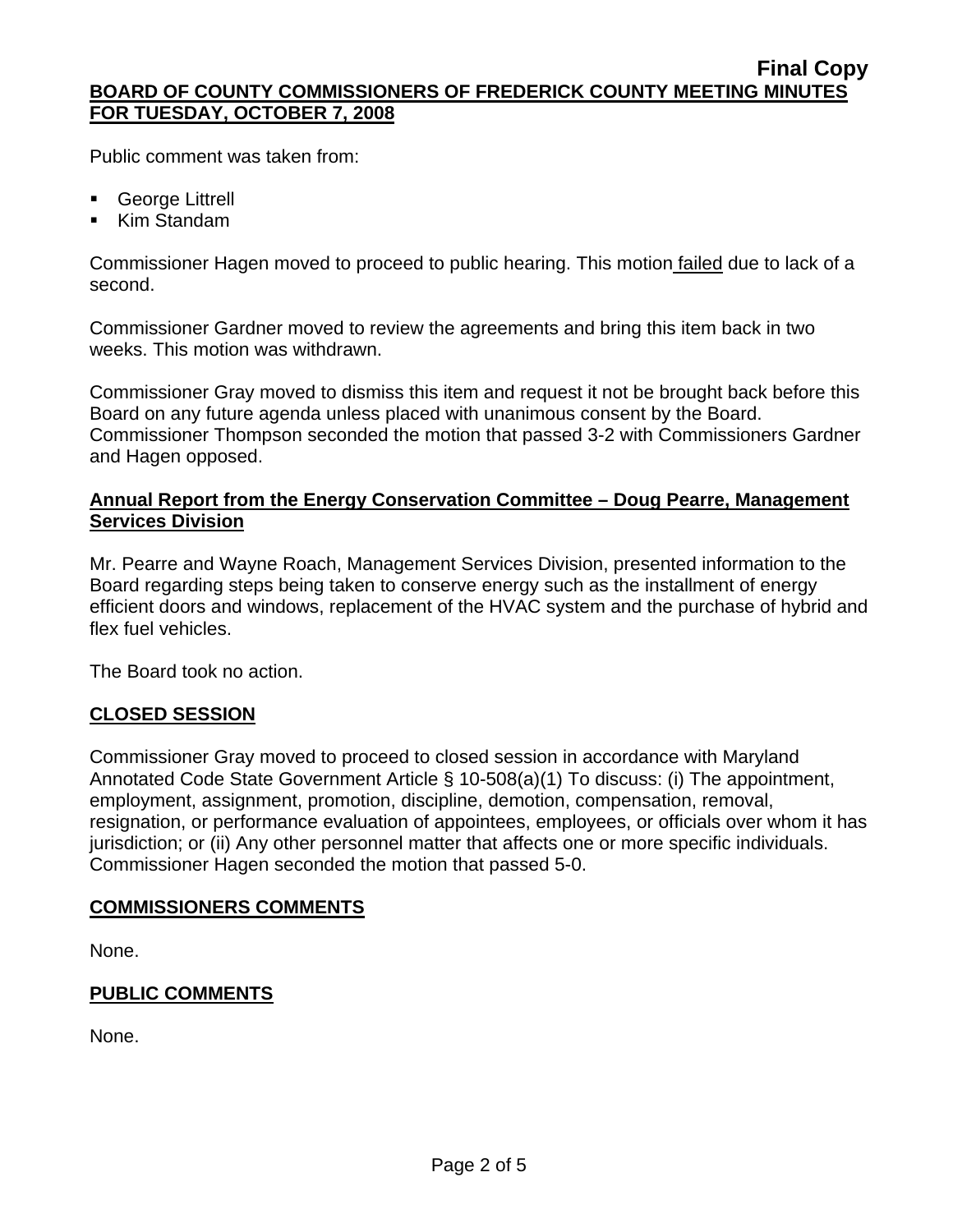# **QUESTIONS – PRESS**

None.

# **ADJOURN**

The meeting adjourned at 11:15 a.m.

Respectfully submitted,

 Mary E. Baker Recording Secretary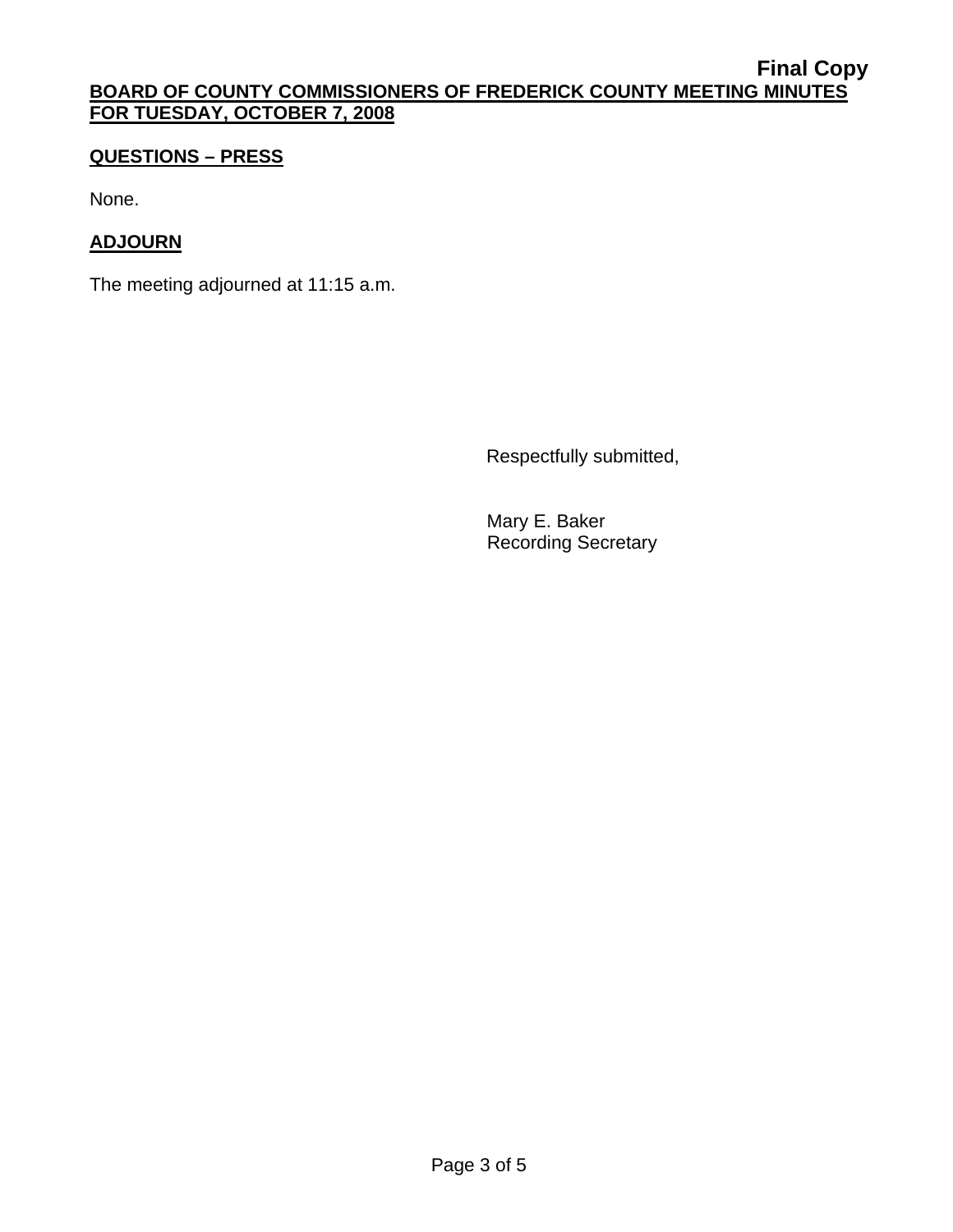## **FORM OF STATEMENT FOR CLOSING THE MEETING OF TUESDAY, OCTOBER 7, 2008**

# **STATUTORY AUTHORITY TO CLOSE SESSION**

## **State Government Article §10-508(a):**

(1) To discuss: (i) The appointment, employment, assignment, promotion, discipline, demotion, compensation, removal, resignation, or performance evaluation of appointees, employees, or officials over whom it has jurisdiction; or (ii) Any other personnel matter that affects one or more specific individuals.

### **Motion:**

Commissioner Gray moved to proceed to closed session in accordance with Maryland Annotated Code State Government Article § 10-508(a)(1) To discuss: (i) The appointment, employment, assignment, promotion, discipline, demotion, compensation, removal, resignation, or performance evaluation of appointees, employees, or officials over whom it has jurisdiction; or (ii) Any other personnel matter that affects one or more specific individuals. Commissioner Hagen seconded the motion that passed 5-0.

#### **Topic to be Discussed:**

 $\overline{a}$ 

To discuss work assignments and reorganization of job responsibilities for individual county employees.

> Mary E. Baker Recording Secretary